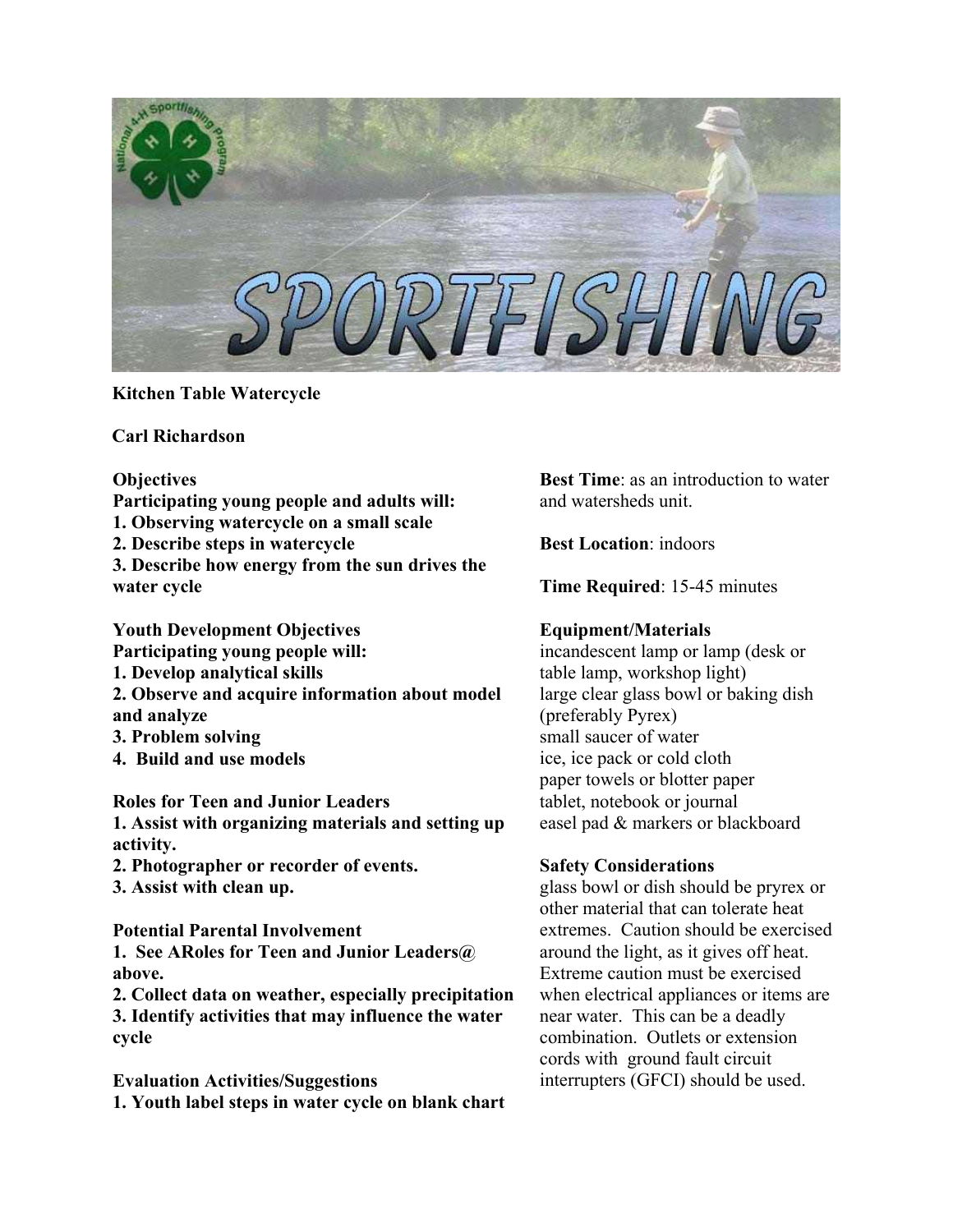**2. Youth describe steps in water cycle** 

**3. Youth write narratives in fishing journal about path of a single water droplet as it moves through the water cycle**

#### **References**

Caduto, M. J., 1985, *Pond and Brook: a Guide to Nature in Freshwater Environments*, Prentice Hall, Englewood Cliffs NJ ISBN 0-87451-509-2

Schmidt, B, 1991, *Sportfishing and Aquatic Resources Handbook*, pp 43- 44, 48-55, Kendall Hunt Publishing, Dubuque IA ISBN 0-8403-6599-3

Schmidt, B, 1997, *Advanced Sportfishing and Aquatic Resources Handbook*, pp 99-103, Kendall Hunt Publishing, Dubuque IA. ISBN 0-7872- 3544-x

Watercourse and the Council for Environmental Education, 1995, *Project WET,* Montana State University, Bozeman MT, 406-994- 5392

### **Lesson Outline**

| <b>Presentation</b>                                                                  | Application                                       |
|--------------------------------------------------------------------------------------|---------------------------------------------------|
| I. Steps in the water cycle<br>A. Precipitation<br>Liquid or frozen water falling on | 1. <b>Brainstorm</b> the steps in the water cycle |
| Earth                                                                                |                                                   |
| 1. snow                                                                              |                                                   |
| 2 rain                                                                               |                                                   |
| 3. sleet $&$ hail                                                                    |                                                   |
| 4. fog                                                                               |                                                   |
| B. Evaporation & Transpiration                                                       |                                                   |
| 1. Evaporation: water vapor given                                                    |                                                   |
| off by non-living things                                                             |                                                   |
| 2. Transpiration: water vapor given                                                  |                                                   |
| off by plants                                                                        |                                                   |
| C. Condensation                                                                      |                                                   |
|                                                                                      |                                                   |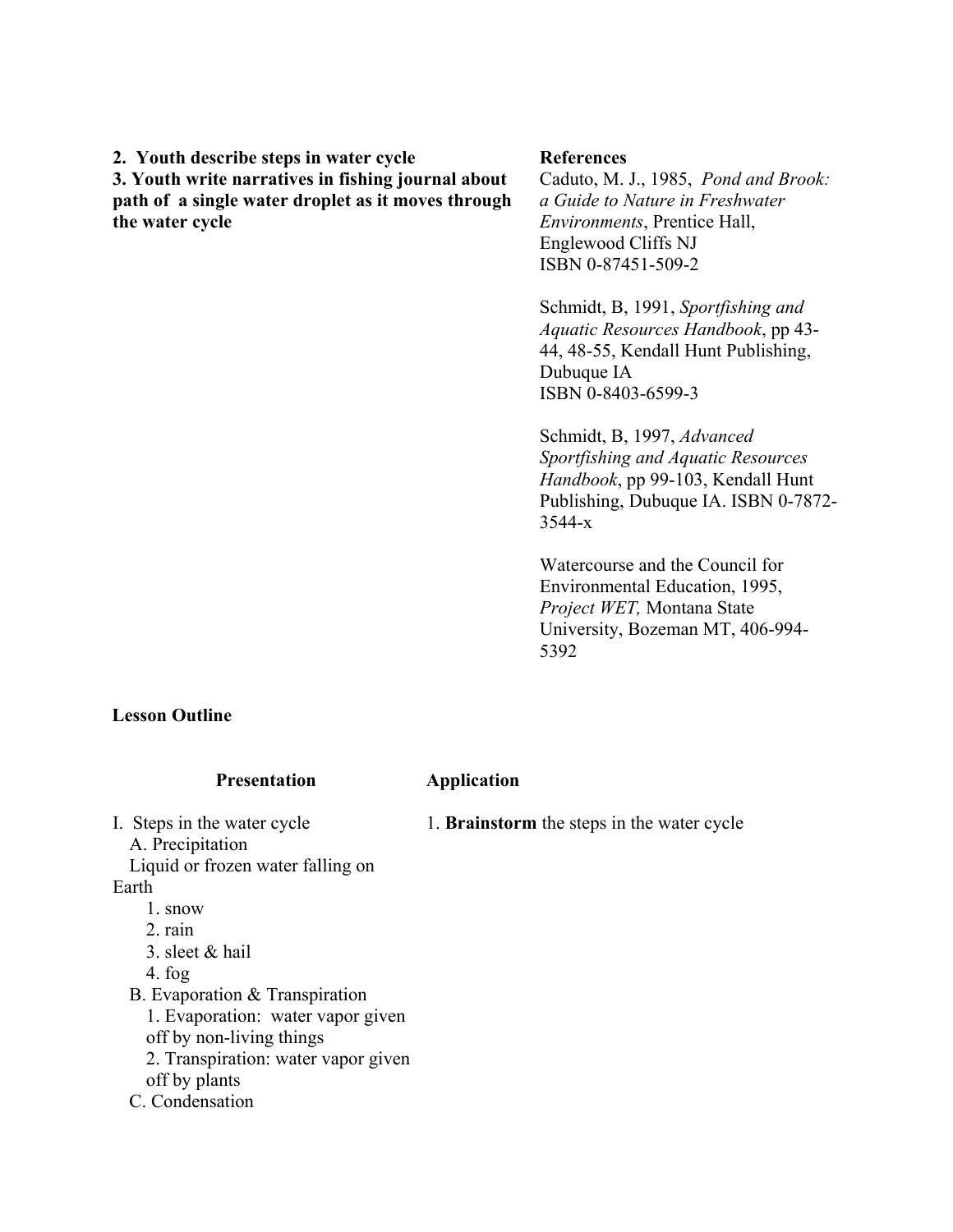| Results from cooling of vapor,<br>forms clouds, fog<br>D. Run off<br>Liquid form moving on surface of<br>Earth<br>E. Percolation |                                                                                                                                                                         |
|----------------------------------------------------------------------------------------------------------------------------------|-------------------------------------------------------------------------------------------------------------------------------------------------------------------------|
| Liquid soaking into ground                                                                                                       | 2. Divide available materials among groups of                                                                                                                           |
| F. All driven by energy from sun                                                                                                 | youth.                                                                                                                                                                  |
| II. Build model                                                                                                                  | 3. Fill saucer with water                                                                                                                                               |
|                                                                                                                                  | 4. Place bowl or baking dish over the saucer, with<br>paper towels or blotter paper at opposite end of bowl<br>5. Place light above the bowl, directly over the saucer. |
|                                                                                                                                  | Water in the saucer will increase in temperature and<br>evaporate.                                                                                                      |
|                                                                                                                                  | 6. Have youth record their observations.                                                                                                                                |
|                                                                                                                                  | 7. After several minutes cool the opposite side of the                                                                                                                  |
| III. Observe and record                                                                                                          | dish with either a cold cloth or ice pack.                                                                                                                              |
|                                                                                                                                  | 8. At this point water vapor will begin to cool,<br>condense and fall on paper. Have youth record their                                                                 |
|                                                                                                                                  | observations                                                                                                                                                            |
|                                                                                                                                  | 9. After several minutes of Amaking rain $(a)$ , turn off                                                                                                               |
| IV. Ask youth to describe observations<br>V. Summarize observations                                                              | the light.                                                                                                                                                              |
| VI. Make comparisons to model                                                                                                    | 10. Ask youth to summarize what they observed or<br>noted.                                                                                                              |
|                                                                                                                                  | 11. Summarize their observations on easel pad or                                                                                                                        |
|                                                                                                                                  | blackboard.                                                                                                                                                             |
|                                                                                                                                  | 12. Ask youth to identify what components of this                                                                                                                       |
|                                                                                                                                  | model cycle represent.<br>Lamp=Sun                                                                                                                                      |
|                                                                                                                                  | Saucer of water= oceans, lake, evaporation $\&$                                                                                                                         |
|                                                                                                                                  | transpiration                                                                                                                                                           |
|                                                                                                                                  | Ice pack, cold cloth=cooling effect in atmosphere,                                                                                                                      |
|                                                                                                                                  | forming clouds                                                                                                                                                          |
|                                                                                                                                  | blotter paper=ground (percolation)                                                                                                                                      |
|                                                                                                                                  | 13. Ask youth to identify human activities than can                                                                                                                     |
|                                                                                                                                  | influence this cycle, list them.                                                                                                                                        |

**Summary Activity** 

**1. Have youth label blank water cycle, or draw water cycle, with steps labeled**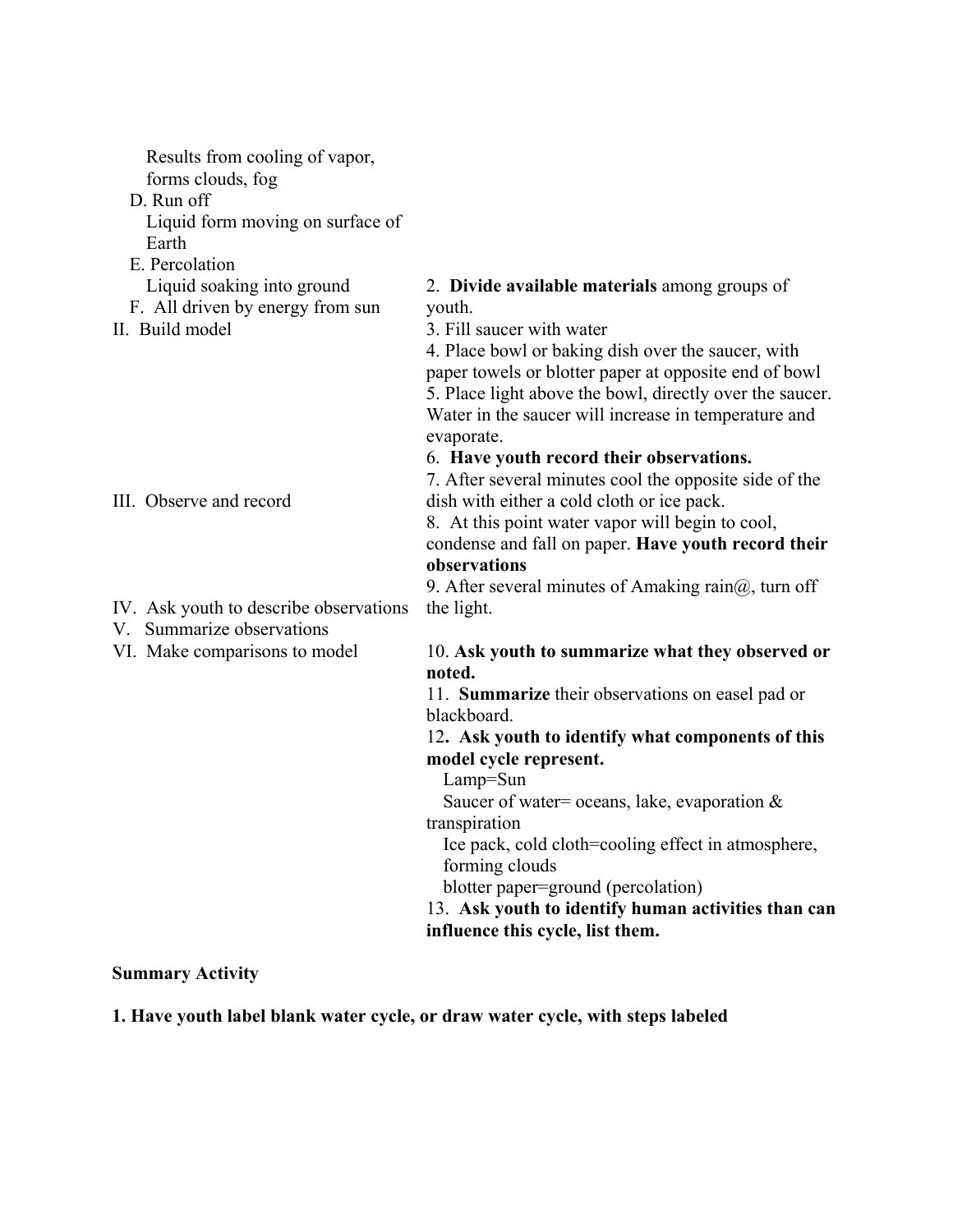#### **Lesson Narrative**

 The water cycle is very important to all of us. Each living creature needs water to survive. The way water moves throughout the Earth is called the water cycle. As water moves through this cycle it changes phases; liquid, vapor and solid. All the water in the Earth has been moving around the water cycle for as long as we know. There is a limited amount of water on the earth. It may take thousands to millions of years for a single waterdrop to complete the cycle, depending on where it ends up. For example water that forms polar ice caps or deep underground for example will remain there for thousands of years (if not longer). Water that falls on a sidewalk for example may evaporate as soon as the sun comes back out. This is an important concept to understand, as even slight influences on the cycle can have far reaching and long lasting impacts on other steps in the cycle.

The sun is what started this cycle moving, and keeps it moving to this day. Energy from the sun causes surface waters to evaporateBor change from liquid to vapor form. This is the step that. The vapor rises into the atmosphere (because warm air is lighter). When it reaches the atmosphere it cools and condenses or returns to its liquid form. Many water drops condense and collect to form clouds. When there are few clouds, the water stays in vapor state. Air at a given temperature can only hold so much water, much like a sponge. When the Asponge@ can=t hold anymore, rain falls. Rain can also fall when the air is cooled by mountains, colder winds or weather systems.

Rain, snow and fog make contact with the Earth. Some, pulled by gravity flows away from where it fell. This water gathers and collects in ditches, which gathers into larger streams and rivers. This is called runoff. Water that doesn=t run off, may soak into the ground. This is called percolation. This water gathers and collects in soil and rock formations, and is called groundwater. Water may remain underground for very long periods of time. It may also emerge from underground in form of springs, rivers or streams.

 Precipitation also lands directly on plants, such as grass, trees and flowers. Some of this water is used by the plant. The plant will also draw water from the soil. This water is used by the plant for important functions, for example important minerals are dissolved in the water. Water is also a by product of photosynthesis. Photosynthesis is when plants use sunlight to produce their own food. Plants give off excess water through special Avalves $\omega$  or cells on leaves. This giving off of water is called transpiration. Once again the sun is the energy driving this cycle.

In this way water falls to earth, is used by plants, soaks in or gathers. This water eventually evaporates or is given off by plants (transpiration). Evaporated water condenses and forms clouds. The clouds, when they can=t hold anymore, give off precipitation and the cycle makes another trip.

#### **Exhibit or Sharing Suggestions**

Display models.